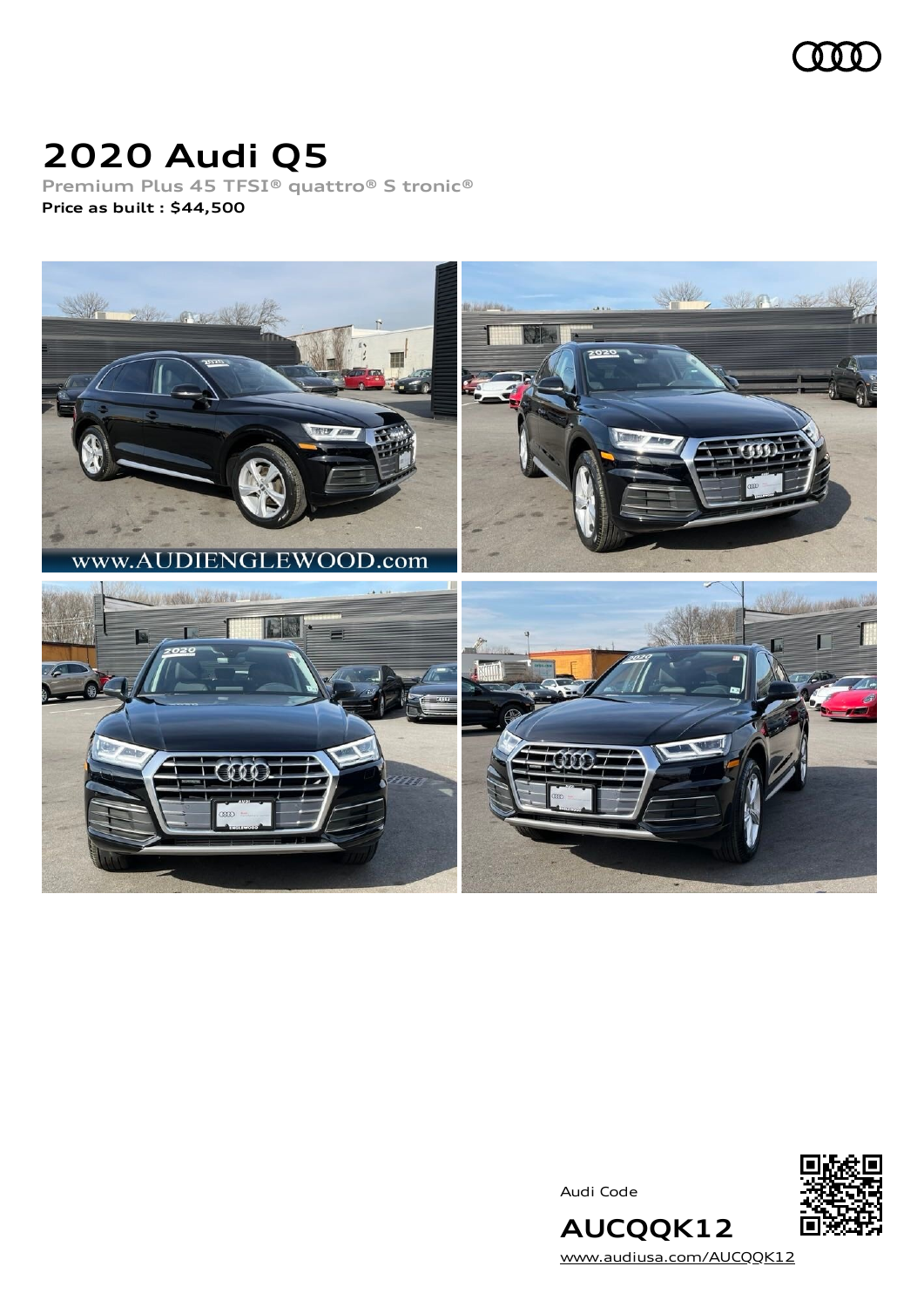# **Summary**

**Audi 2020 Audi Q5** Premium Plus 45 TFSI® quattro® S tronic®

**Price as buil[t](#page-8-0)** \$44,500

#### **Exterior colour**

Brilliant Black

### **Interior colour**

| Seats     | Black |
|-----------|-------|
| Dashboard | Black |
| Carpet    | Black |
| Headliner | Gray  |



### **Further Information**

| Type of vehicle | Used car     |
|-----------------|--------------|
| Mileage         | 18,235 miles |
|                 | No           |
| Warranty        |              |

### **Audi Code** AUCQQK12

**Your configuration on www.audiusa.com** [www.audiusa.com/AUCQQK12](https://www.audiusa.com/AUCQQK12)

**Commission number** 94bd6c930a0e09af5ebc

### **Technical Specifications**

| Engine type                  | 2.0-liter four-cylinder                       |
|------------------------------|-----------------------------------------------|
| stroke                       | Displacement/Bore and 1,984/82.5 x 92.8 cc/mm |
| Torque                       | 273 lb-ft@rpm                                 |
| Top track speed              | 130 mph mph                                   |
| Acceleration (0 - 60<br>mph) | 5.9 seconds seconds                           |
| Recommended fuel             | Premium                                       |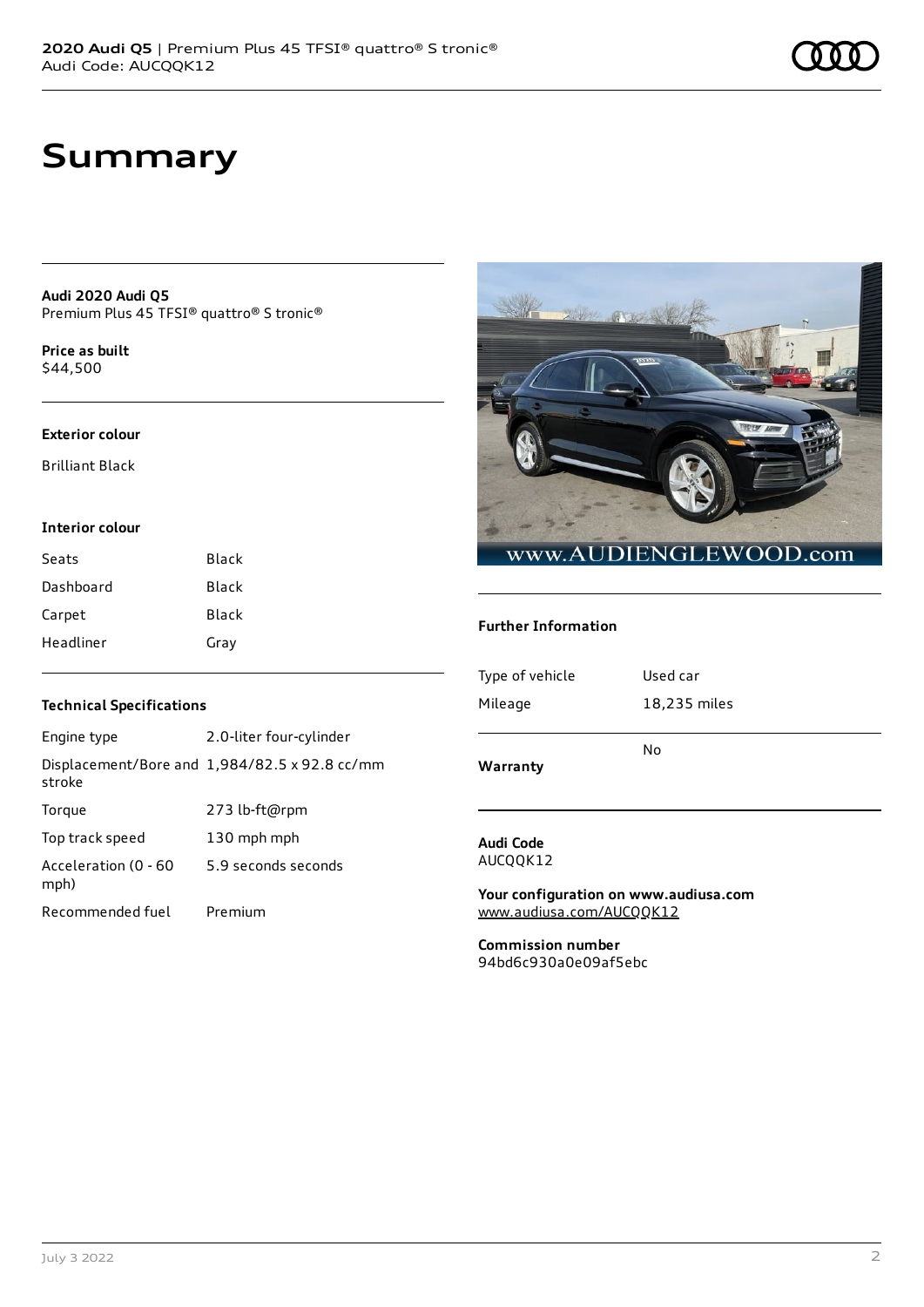

# **Standard features**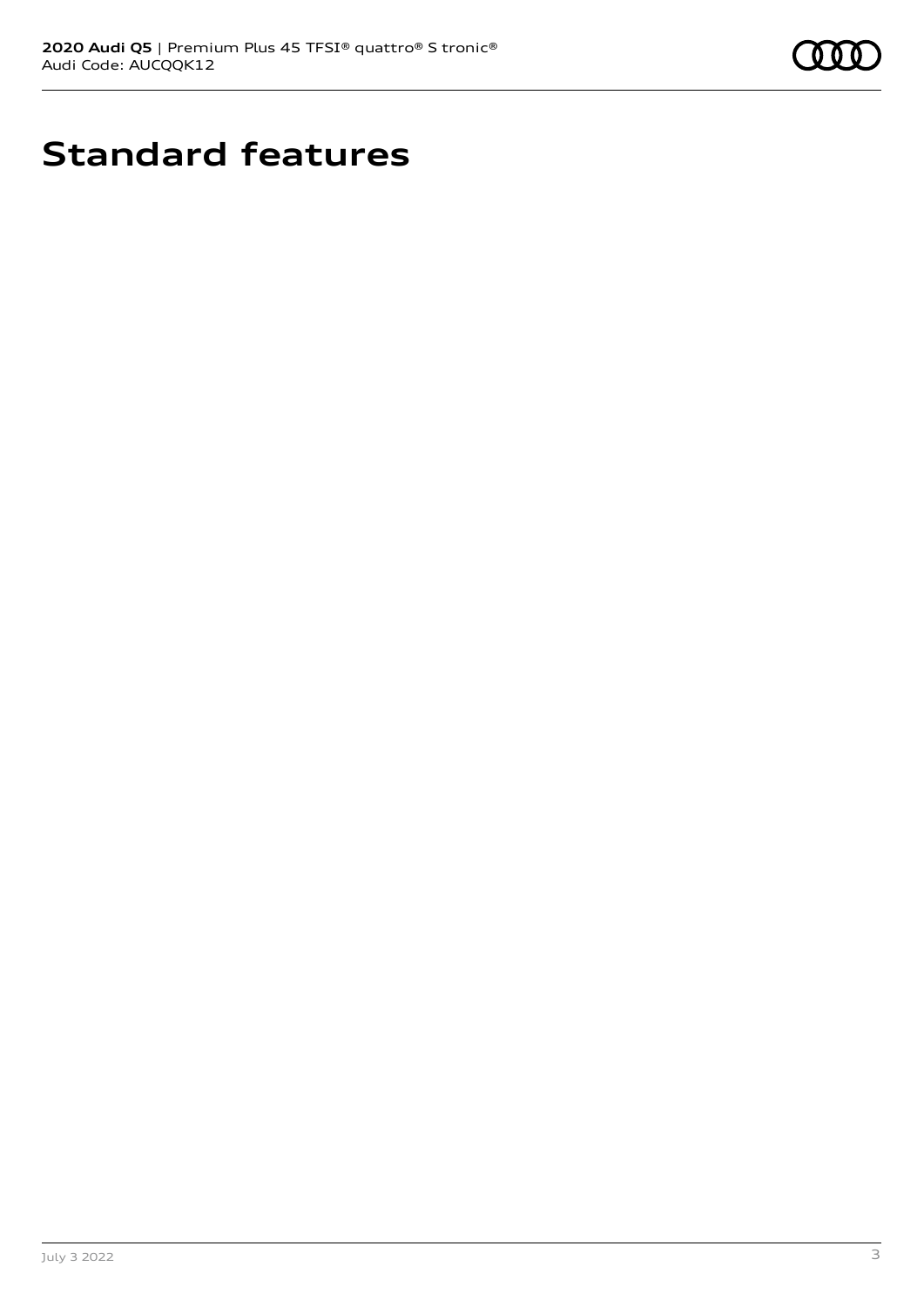# **Dealer remarks**

CARFAX One-Owner.

Black Leather, All-Weather Floor Mats, Audi Advanced Key, Audi Beam-Rings, Audi Connect PRIME & PLUS, Audi Phone Box, Audi Pre Sense Rear, Audi Side Assist, Audi Virtual Cockpit, Auto-Dimming Power Folding Exterior Mirrors, Cold Weather Package, Convenience Package, Convenience Plus Package, Driver Seat Memory, Front Door Sills w/Aluminum Inlay, Heated Rear Seats, Heated Steering Wheel, Leatherette Covered Center Console & Door Armrests, LED Headlights, Panoramic Sunroof, Premium Plus Package, Radio: MMI Navigation Plus w/MMI Touch, SiriusXM All Access Service, USB Charge Ports for Rear Seats, Wheels: 19" 5-Spoke Dynamic Design Partly Polished.

Brilliant Black 2020 Audi Q5 45 Premium Plus quattro quattro 7-Speed Automatic S tronic 2.0L TFSI Recent Arrival! 22/28 City/Highway MPG

Awards:

\* 2020 KBB.com Best Buy Awards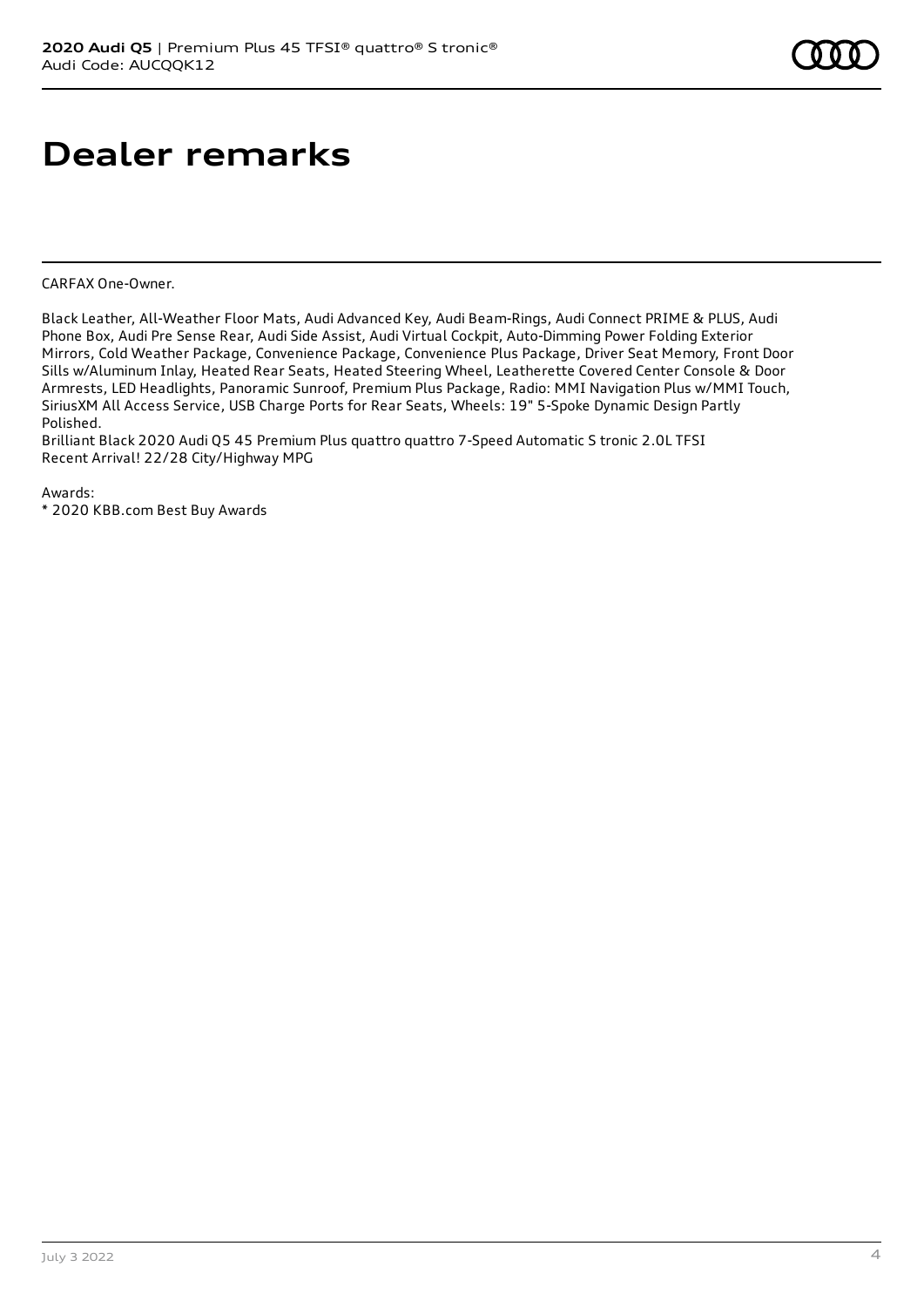# **Technical Specifications**

#### **Engineering | Performance** Engine type 2.0-liter four-cylinder Power Level 45 Displacement 2.0 l Max. output ps/hp 248 @ rpm Towing capacity 4,400-lb lb Torque 273 lb-ft@rpm Valvetrain 16-valve DOHC with Audi valvelift system Acceleration (0 - 60 mph) 5.9 seconds seconds Engine block Cast-iron Induction/fuel injection Turbocharged/TFSI® Cylinder head Aluminum-alloy Displacement/Bore and 1,984/82.5 x 92.8 cc/mm stroke Top track speed 130 mph mph **Electrical system** Alternator 110-150 A Battery 420 A/75 Ah **Steering** Steering type Electromechanical power steering system Turning diameter, curb-38.4 ft to-curb Steering ratio 15.8:1 **Suspension** Front axle Five-link front suspension Rear axle Five-link rear suspension **Brakes** Front brakes 13.3 (ventilated disc) in Rear brakes 13.0 (ventilated disc) in **Body** Material Multi-material body construction (steel and aluminum composition) **Warranty | Maintenance** Warranty 4-year/50,000-mile Audi New Vehicle Limited Warranty

### **Transmission | Drivetrain**

| Drivetrain type | quattro <sup>®</sup> all-wheel drive with ultra <sup>®</sup><br>technology |
|-----------------|----------------------------------------------------------------------------|
| Transmission    | Seven-speed S tronic <sup>®</sup> dual-clutch<br>automatic transmission    |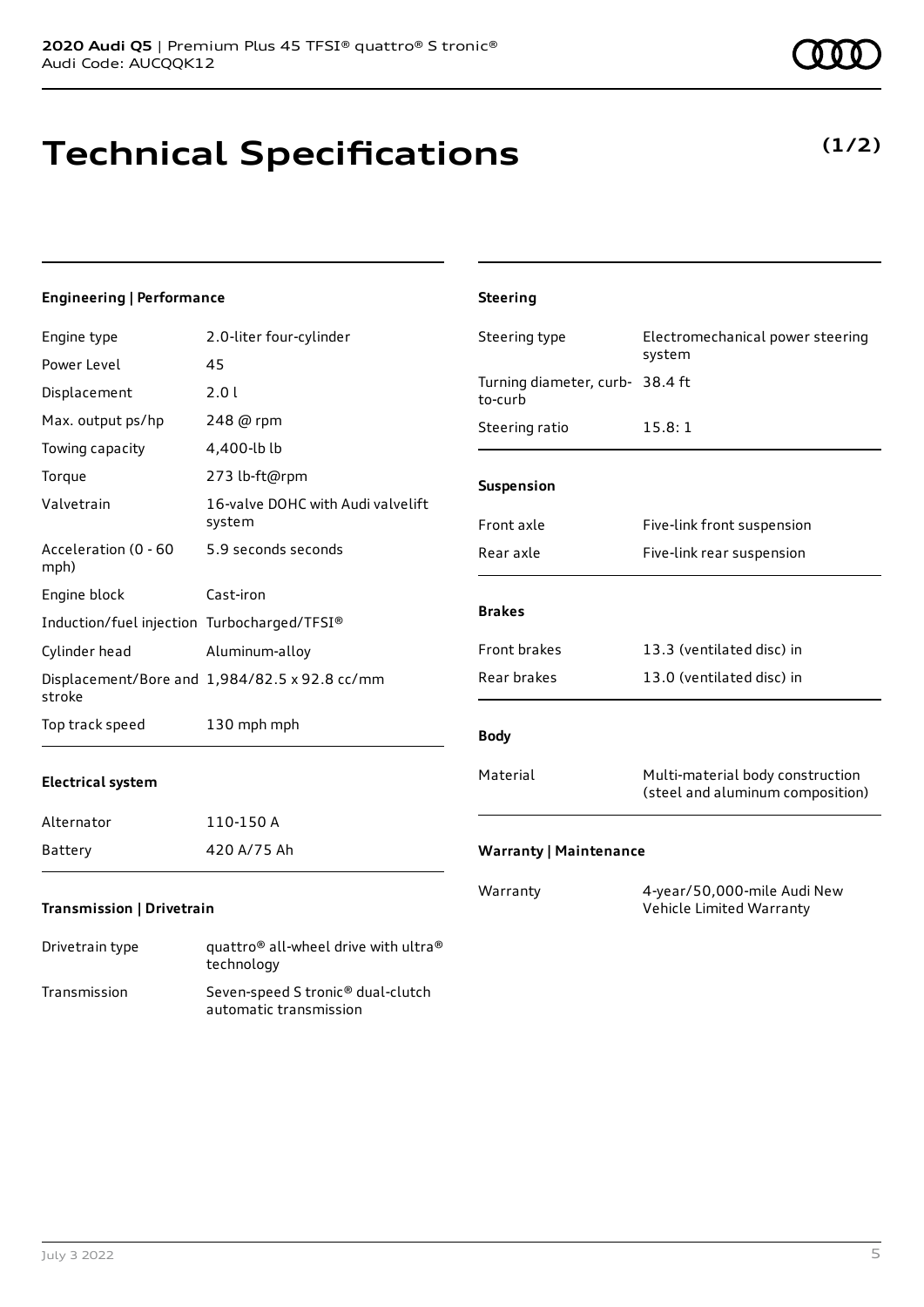## **Technical Specifications**

### **Exterior Measurements**

| Height                           | 65.3 in  |
|----------------------------------|----------|
| Overall width without<br>mirrors | 74.5 in  |
| Length                           | 183.6 in |
| Wheelbase                        | 111.0 in |
| Drag coefficient                 | 0.32 Cw  |
| Overall width with<br>mirrors    | 84.3 in  |
| Track rear                       | 63.3 in  |
| Track front                      | 63.6 in  |
| Curb weight                      | 4045 lb  |
| Ground clearance,<br>loaded      | 8.2 in   |

### **Interior measurements**

| Seating capacity                          | 5                      |
|-------------------------------------------|------------------------|
| Shoulder room, rear                       | 56.5 in                |
| Head room with front<br>sunroof           | 40.2 in                |
| Leg room, rear                            | 37.8 in                |
| Shoulder room, front                      | 57.7 in                |
| Head room with rear<br>sunroof            | 37.7 in                |
| Head room, rear                           | 39.3 in                |
| Leg room, front                           | 41.0 in                |
| Head room, front                          | 41.7 in                |
| Cargo volume, rear<br>seatbacks up/folded | 25.1/53.1 cu ft, cu ft |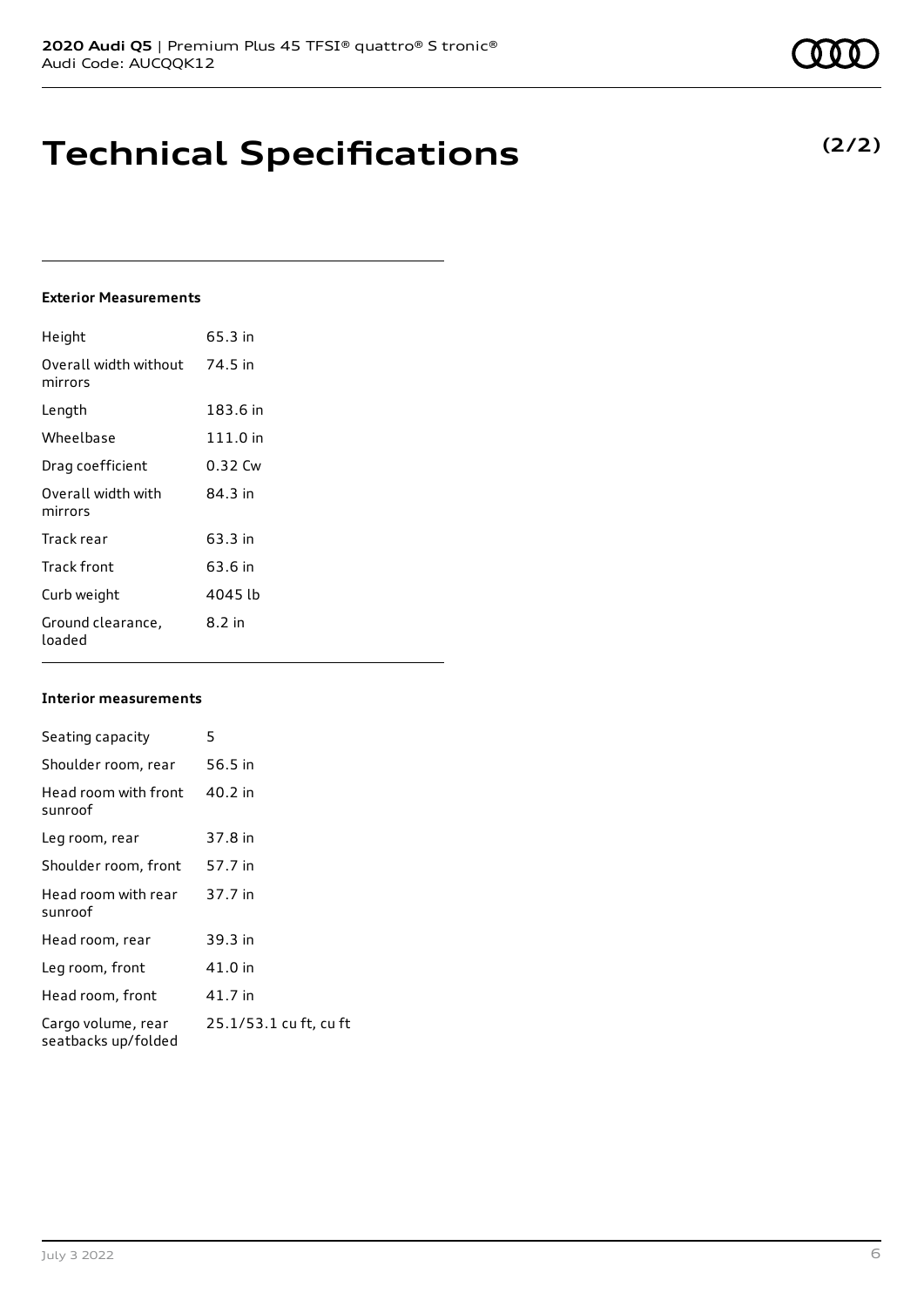### **Consumption- and emission**

### **Consumption by NEDC**

| urban       | 22 mpg |
|-------------|--------|
| extra-urban | 28 mpg |
| combined    | 24 mpg |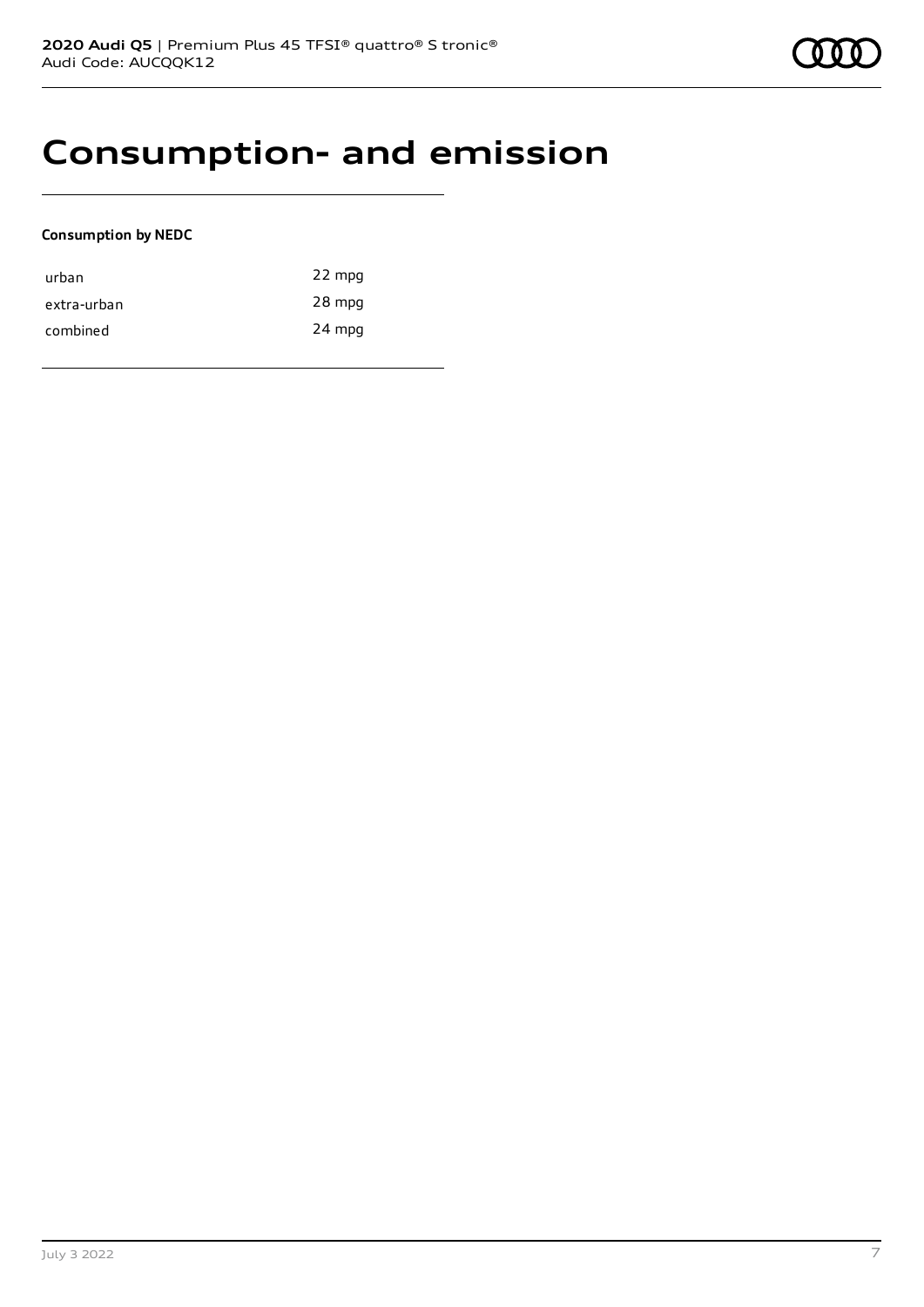## **Contact**

Dealer **Audi Englewood**

400 S Dean St 07631 Englewood NJ

Phone: +12015685200 FAX: 2015685814

www: [https://www.audienglewood.com](https://www.audienglewood.com/)